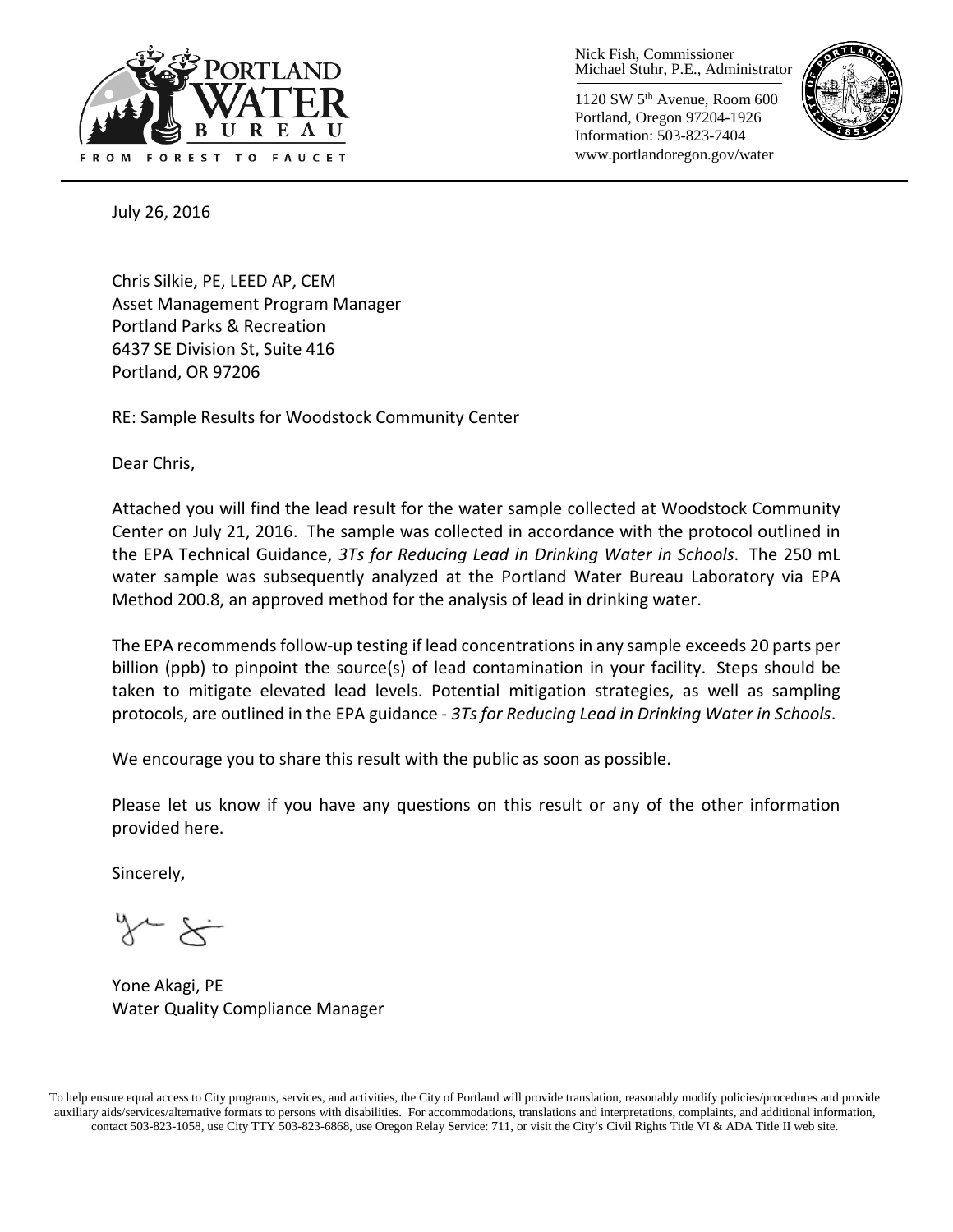

## **Portland Water Bureau Laboratory Report**

## **Woodstock Community Center**

| <b>PWB</b> |                                       | Date      | <b>Time</b>          | Lead      |
|------------|---------------------------------------|-----------|----------------------|-----------|
|            | <b>Sample ID Location Description</b> | Collected | <b>Collected</b>     | $ $ (ppb) |
|            | BB70677  B-003-SINK-1 : Kitchen       |           | 7/21/2016 7:56:00 AM | 4.12      |

ppb = parts per billion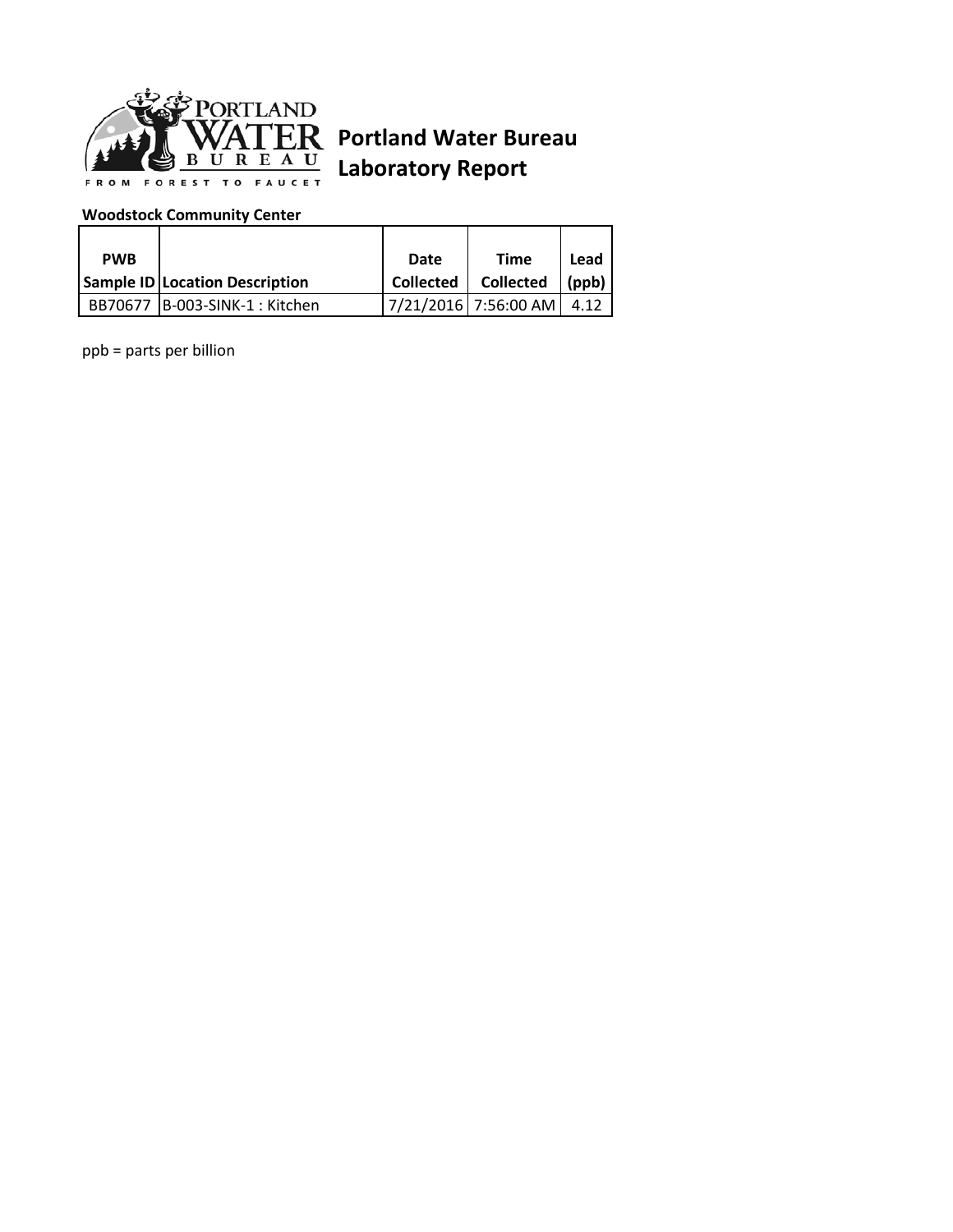| <b>SAMPLE1</b>         | BB70677                 |
|------------------------|-------------------------|
| Log Batch              | LB072116                |
| Loc Code               | <b>DSFACILI</b>         |
| <b>Loc Description</b> | B-003-SINK-1 : Kitchen  |
| Col Date               | ########                |
| Col Time               | ########                |
| Collector              | LGEHRES                 |
| Project                | DS FAC CITY OF PORTLAND |
| <b>VUSR</b>            | <b>RCHAUVIN</b>         |
| <b>PB-ICPMS</b>        | 4.12                    |
| TIME-S                 | 8 to 18                 |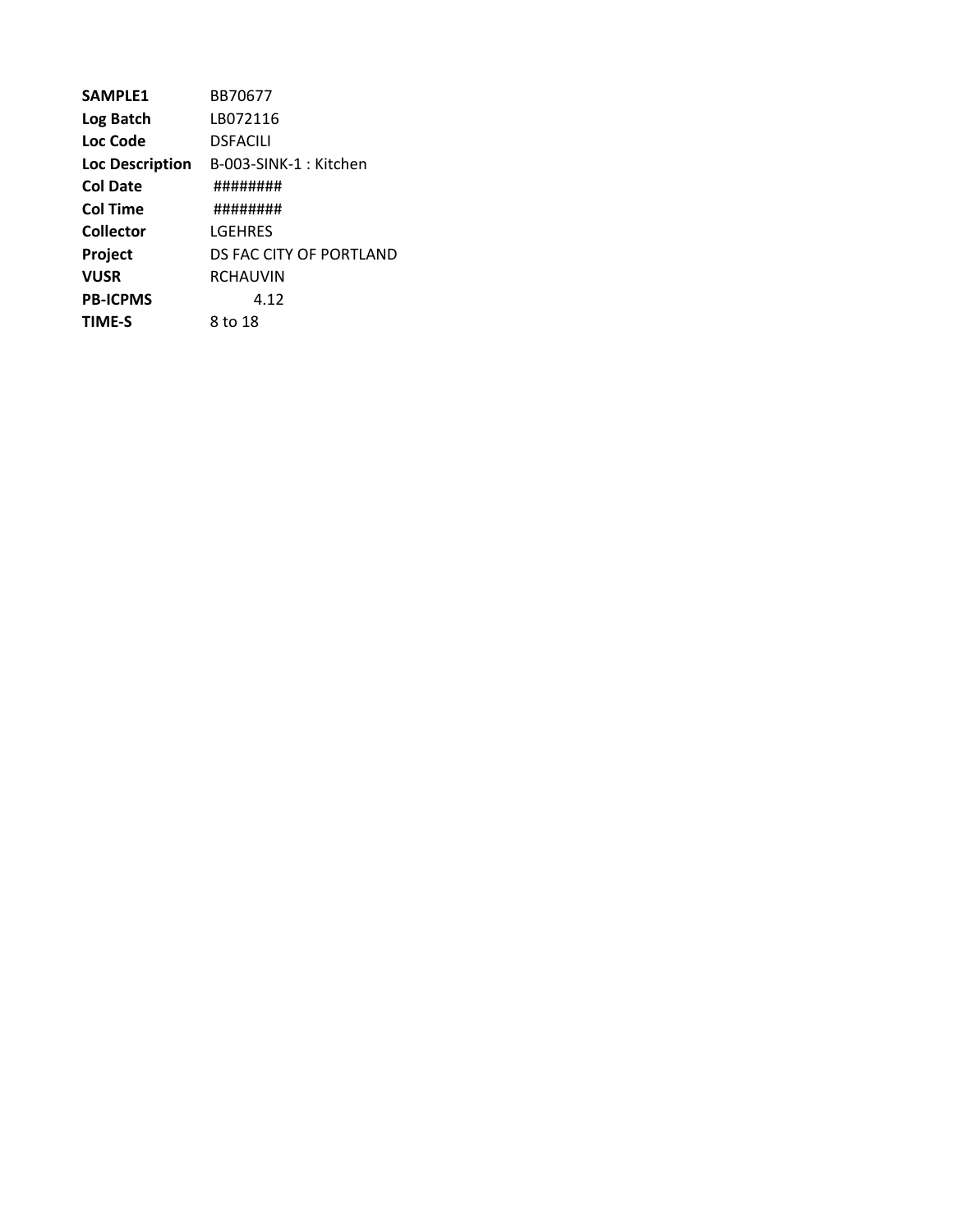| <b>Analysis Code</b> Analyte |                       | Unit | <b>Method Reporting Limit</b> Analysis Method |           |
|------------------------------|-----------------------|------|-----------------------------------------------|-----------|
| <b>PB-ICPMS</b>              | Lead, by ICPMS $ug/L$ |      | 0.05                                          | EPA 200.8 |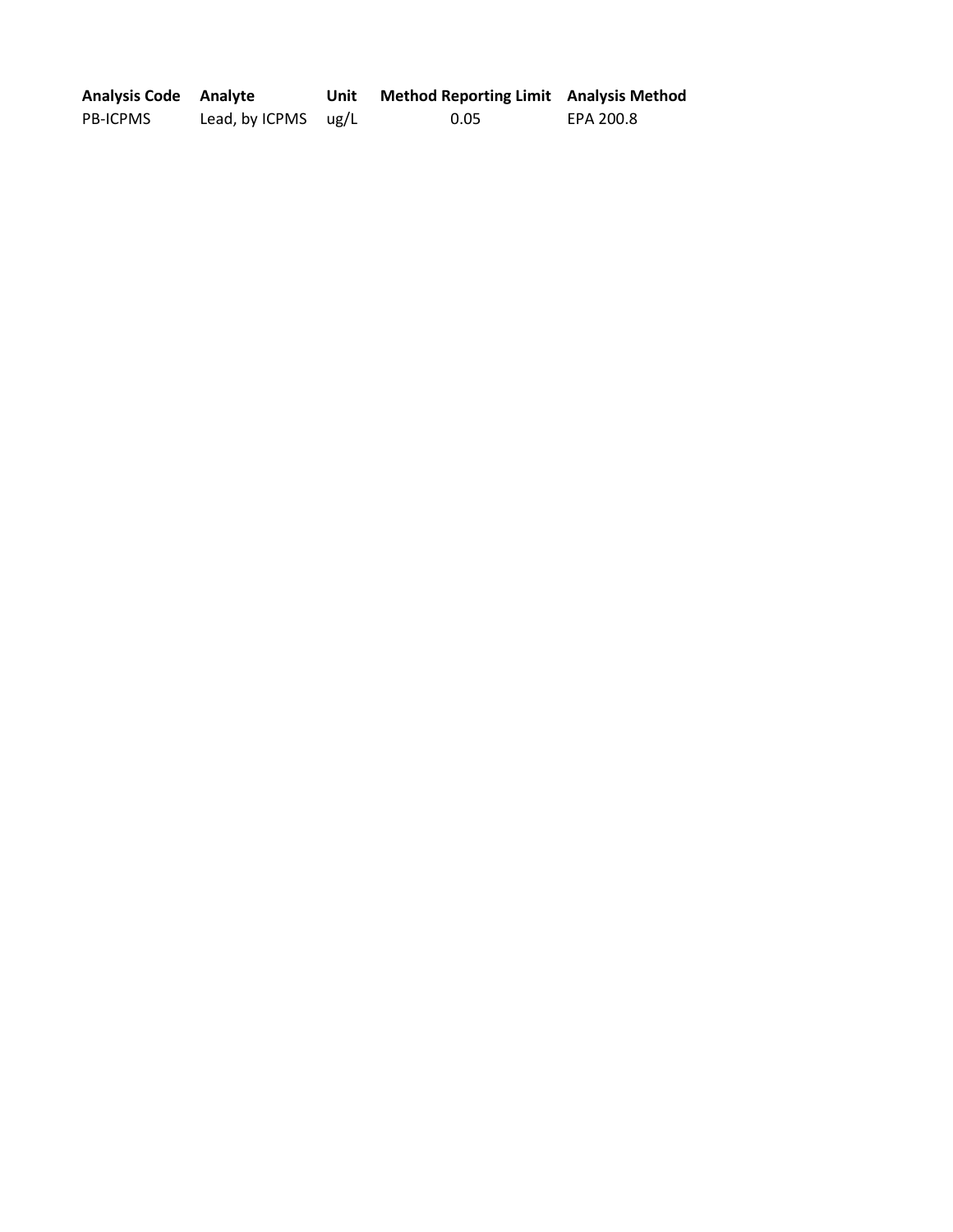| <b>Flags</b>   | Description                                                                                    |
|----------------|------------------------------------------------------------------------------------------------|
| Q              | <b>Questionable Result</b>                                                                     |
| XX             | No sample Was Collected                                                                        |
| FE.            | <b>Field Exception</b>                                                                         |
| LE.            | Lab Exception                                                                                  |
| $<$ MRL        | <b>Below Method Reporting Limit</b>                                                            |
| ND.            | Not Detected                                                                                   |
| <b>INVALID</b> | Result was invalidated by Lab                                                                  |
| $\ast$         | This report includes preliminary results that have not yet been validated according to lab pro |
|                | therefore these results are not yet approved for official reporting purposes.                  |